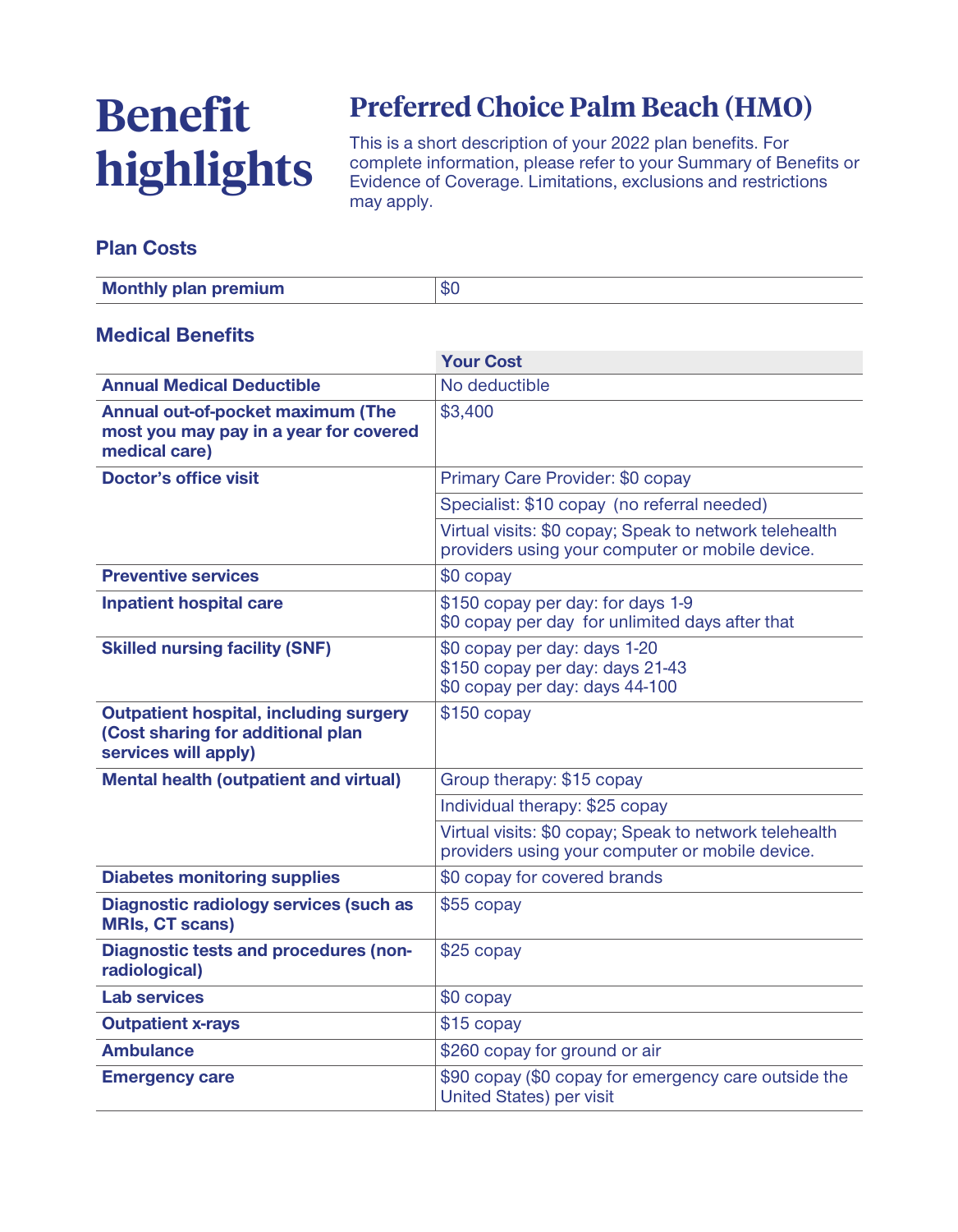### **Medical Benefits**

|                                 | <b>Your Cost</b>      |
|---------------------------------|-----------------------|
| <b>Urgently needed services</b> | \$0 copay (worldwide) |

# **Benefits and Services Beyond Original Medicare**

|                                 | <b>Your Cost</b>                                                                          |
|---------------------------------|-------------------------------------------------------------------------------------------|
| <b>Routine physical</b>         | \$0 copay; 1 per year                                                                     |
| <b>Routine eye exams</b>        | \$0 copay; 1 each year                                                                    |
| <b>Routine eyewear</b>          | \$0 copay every year; up to \$200 for lenses/frames<br>and contacts                       |
| <b>Dental - preventive</b>      | \$0 copay for exams, cleanings, x-rays, and fluoride                                      |
| <b>Hearing - routine exam</b>   | \$0 copay; 1 per year                                                                     |
| <b>Hearing aids</b>             | \$600 allowance per ear, maximum benefit of \$1200<br>every 2 years; up to 2 hearing aids |
| <b>Fitness program</b>          | Renew Active fitness membership, classes and online<br>brain exercises at no cost to you. |
| <b>Foot care - routine</b>      | \$10 copay; 6 visits per year                                                             |
| <b>Over-the-Counter Benefit</b> | \$45 credit per quarter to use from a plan approved<br>listing of products.               |
| <b>NurseLine</b>                | Speak with a registered nurse (RN) 24 hours a day, 7<br>days a week.                      |

## **Prescription Drugs**

|                                                   | <b>Your Cost</b>                                                                                                                                                                                                                                 |                                            |
|---------------------------------------------------|--------------------------------------------------------------------------------------------------------------------------------------------------------------------------------------------------------------------------------------------------|--------------------------------------------|
| <b>Annual prescription (Part D)</b><br>deductible | \$0                                                                                                                                                                                                                                              |                                            |
| Initial coverage stage                            | <b>Standard Retail</b><br>$(30-day)$                                                                                                                                                                                                             | <b>Preferred Mail Order</b><br>$(100-day)$ |
| <b>Tier 1: Preferred Generic</b>                  | $$0$ copay                                                                                                                                                                                                                                       | $$0$ copay                                 |
| Tier 2: Generic <sup>1</sup>                      | $$10$ copay                                                                                                                                                                                                                                      | $$0$ copay                                 |
| <b>Tier 3: Preferred Brand</b>                    | \$47 copay                                                                                                                                                                                                                                       | $$131$ copay                               |
| Select Insulin Drugs <sup>2</sup>                 | $$35$ copay                                                                                                                                                                                                                                      | $$95$ copay                                |
| <b>Tier 4: Non-Preferred Drug</b>                 | $$100$ copay                                                                                                                                                                                                                                     | $$290$ copay                               |
| <b>Tier 5: Specialty Tier</b>                     | 33% coinsurance                                                                                                                                                                                                                                  | N/A <sup>3</sup>                           |
| <b>Coverage gap stage</b>                         | Tier 1 and Tier 2 drugs are covered in the gap. For covered<br>drugs on other tiers, after your total drug costs reach \$4,430,<br>you pay 25% coinsurance for generic drugs and 25%<br>coinsurance for brand name drugs during the coverage gap |                                            |